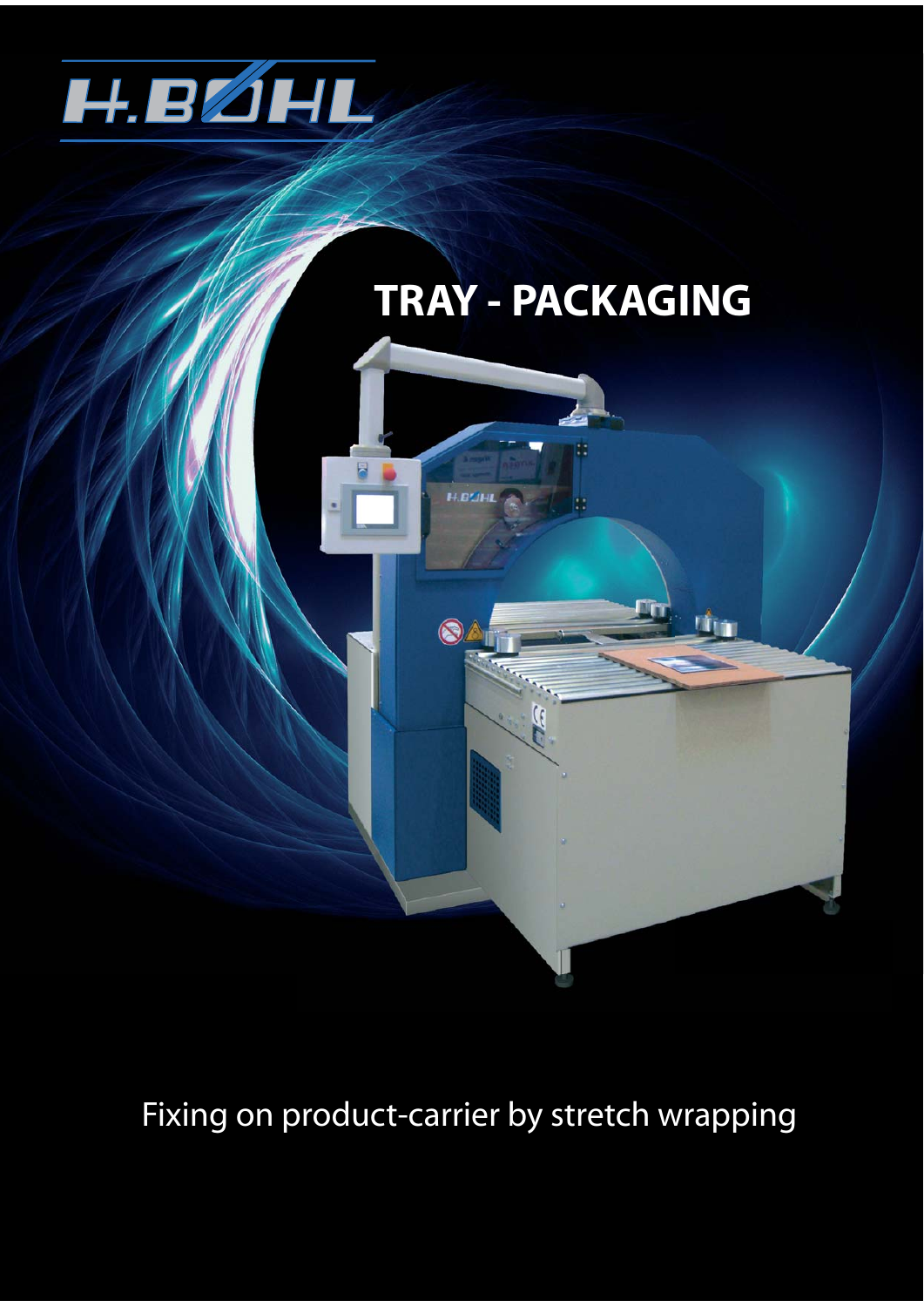# **TRAY - PACKAGING**

As one of the early pioneers of producing wrapping machines, H. BÖHL begun at the end of the 90's also successfully with the construction of tray-packaging-machines.

The first prototypes were advanced in the meantime to high-efficiency machines which contribute to save our customers packaging costs worldwide.



## **The advantages at a glance:**

- Reduction of the carton range
- Lower effort in purchasing
- Lower stock keeping
- Lower (or even no) addition of filling material required
- Optimization of packaging flows with simultaneous high packaging quality
- Increase of the packaging performance
- Improved packaging standard
- Automatable process
- Increase of the packaging capacity (larger quantities get to shipping)

## **You want further reduction of your packaging and shipping costs?**

**Our solution:**

## *Using Tray-Packaging = Fixing on Product-Carrier by Stretch Wrap!*

#### **What does it mean and how does it work?**

By using transparent stretch film e.g. technical components or sensitive goods of all kind will be tightly, but absolutely product gentle, wrapped on trays of stable carton, plastics, wood (chipboard ESP) or metal.

This tray along with the wrapped product will be inserted by hand or by a handling system exactly into the outer carton box, which afterwards will be closed transport safe with adhesive tape or strap.

By using tray-packaging you reduce the range of carton boxes and the order processes in your purchasing department also your stock of packaging materials will be reduced. There is a huge saving for filling materials and you can increase distinctly your packaging performance.



Furthermore your products get a uniform packaging standard and increase the packaging capacity. And that all with a very high packaging quality!

Therefore extensive material and time savings can be achieved and more packaging units will be provided to the shipping department in shorter times.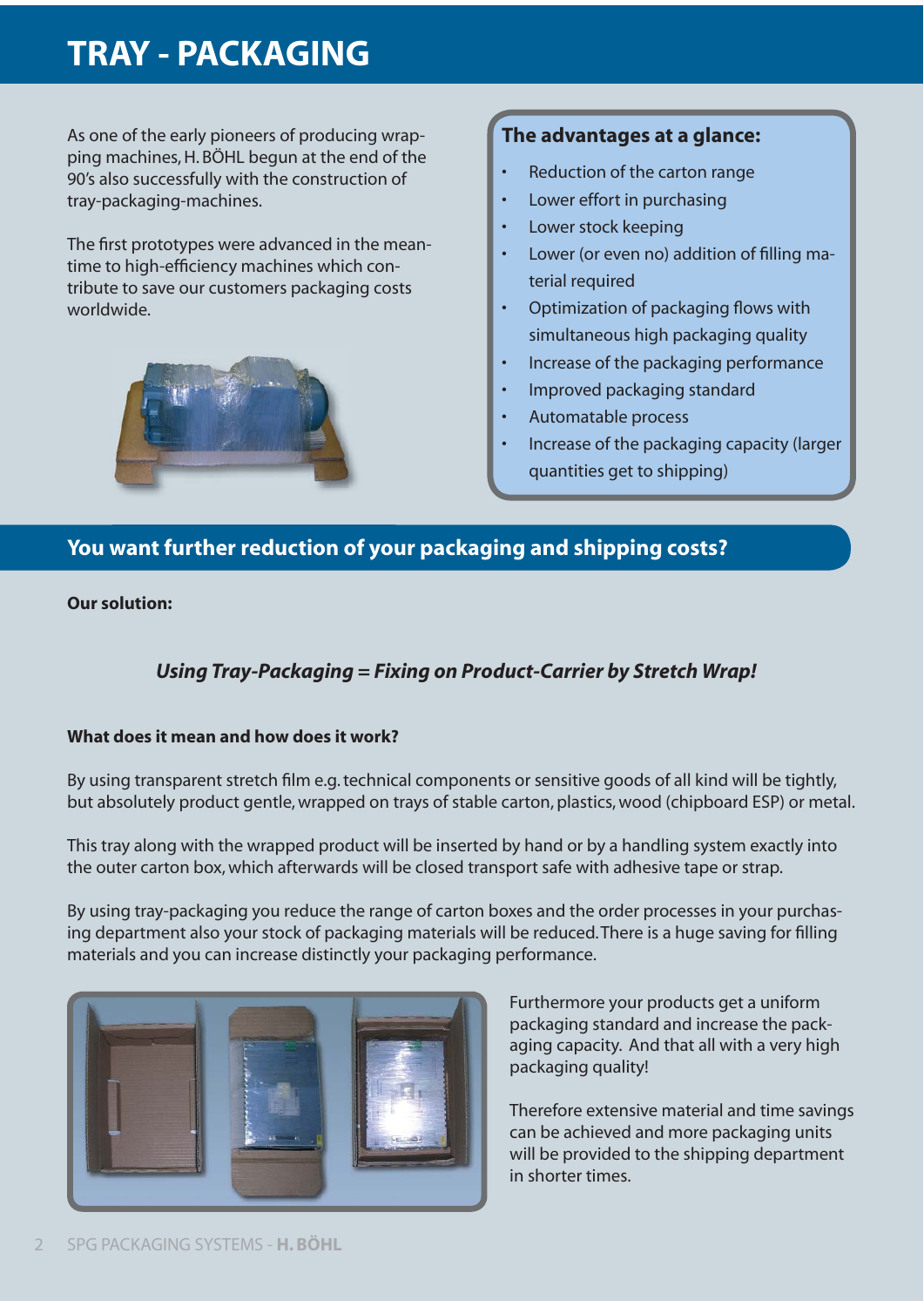# **...fi xing on product-carrier by stretch wrapping**

#### **The Machine Program**

H. BÖHL tray-packaging machines guarantee perfect product protection, fast packaging and low costs. The machines allow maximum flexibility with easy handling. The energy consumption is very low because no thermal treatments are used. Generally tray-packaging is suitable for low and high volume production as well for chaotic changing package in highly diverse industries.

Our product range contains machines for trays from 450 up to 1,200 mm (wrapping diagonal). The machines can be used as standalone unit and also in fully automatic production lines.

Numerous of options give the possibility to operate the machines for almost all customer requirements.

So the machines can be equipped with e.g. automatic tray-dispenser which allows an automatic feeding of up to three different formats.

The machines are equipped with an automatic and cutting and clamping unit in flush-cut design. This has the advantage that no odor nuisance during the cutting of the film appears as it is the case with conventional heated filaments.



Automatic tray dispenser (option)



Automatic cutting and clamping unit



Packaging example

### **The Technology**

- Automatic cutting and clamping unit for the packaging material
- Automatic motor driven product feeding, Frequency controlled
- Adjustable wrapping ring speed, Frequency controlled
- Electrical height adjustment of the wrapping unit
- Continuously variable film tension/strain
- Quick-change unit for wrapping material coils (without auxiliary tools)
- PLC controlled
- High performance machine for standalone and integrated operation
- Automatic tray dispenser available on request